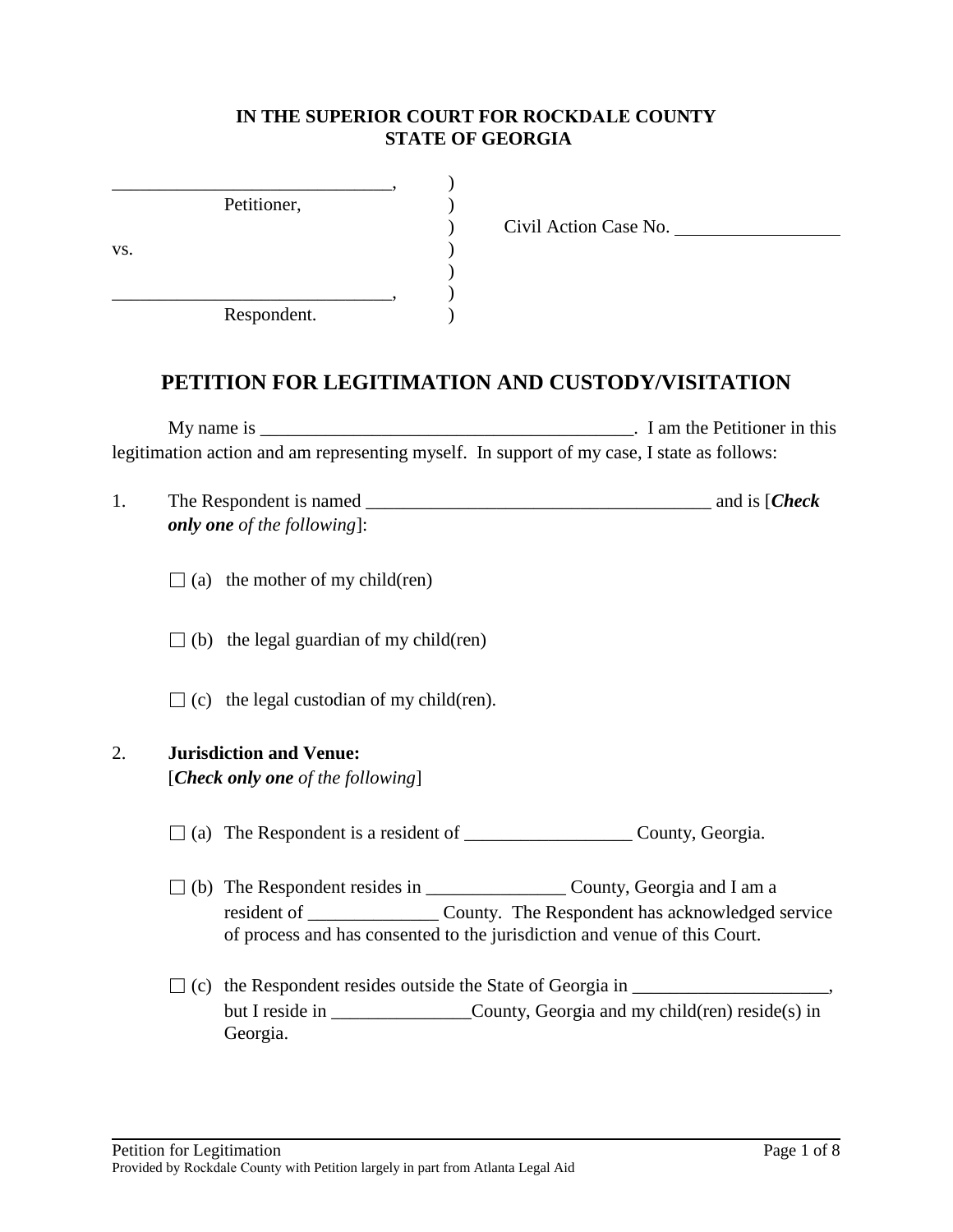- □ (d) the Respondent resides outside the State of Georgia in\_\_\_\_\_\_\_\_\_\_\_\_\_\_\_\_\_\_\_\_\_\_, but my child(ren) reside(s) in County, Georgia.
- $\Box$  (e) the Respondent's whereabouts are unknown to me, but I am a resident of County and my child(ren) reside(s) in Georgia. I am filing along with this Petition an Affidavit of Due Diligence and incorporating it herein by reference.
- $\Box$  (f) the Respondent's whereabouts are unknown to me, but my child(ren) reside(s) in \_\_\_\_\_\_\_\_\_\_\_\_\_\_County, Georgia. I am filing along with this Petition an Affidavit of Due Diligence and incorporating it herein by reference.
- 3. **Service of Process:** The Respondent shall be served as provided under O.C.G.A. Section 9-11-4 in the following manner: [*Check only one of the following*]

\_\_\_\_\_\_\_\_\_\_\_\_\_\_\_\_\_\_\_\_\_\_\_\_\_\_\_\_\_\_\_\_\_\_\_\_\_\_\_\_\_\_\_\_\_\_

\_\_\_\_\_\_\_\_\_\_\_\_\_\_\_\_\_\_\_\_\_\_\_\_\_\_\_\_\_\_\_\_\_\_\_\_\_\_\_\_\_\_\_\_\_\_

\_\_\_\_\_\_\_\_\_\_\_\_\_\_\_\_\_\_\_\_\_\_\_\_\_\_\_\_\_\_\_\_\_\_\_\_\_\_\_\_\_\_\_\_\_\_

\_\_\_\_\_\_\_\_\_\_\_\_\_\_\_\_\_\_\_\_\_\_\_\_\_\_\_\_\_\_\_\_\_\_\_\_\_\_\_\_\_\_\_\_\_\_

\_\_\_\_\_\_\_\_\_\_\_\_\_\_\_\_\_\_\_\_\_\_\_\_\_\_\_\_\_\_\_\_\_\_\_\_\_\_\_\_\_\_\_\_\_\_

\_\_\_\_\_\_\_\_\_\_\_\_\_\_\_\_\_\_\_\_\_\_\_\_\_\_\_\_\_\_\_\_\_\_\_\_\_\_\_\_\_\_\_\_\_\_

 $\Box$  (a) The Respondent may be served by the Sheriff's Department at the Respondent's residence or work address, which is:

- $\Box$  (b) The Respondent has acknowledged service of process. I am filing with this Petition an Acknowledgment of Service, which has been signed by the Respondent before a notary public.
- $\Box$  (c) The Respondent's whereabouts are unknown to me. I am filing with this Petition my Affidavit of Due Diligence. The Respondent shall be served by publication as provided under O.C.G.A. Section 9-11-4(e)(1) for those who cannot be found within the State of Georgia. To the best of my knowledge, information and belief, Respondent's last known address was: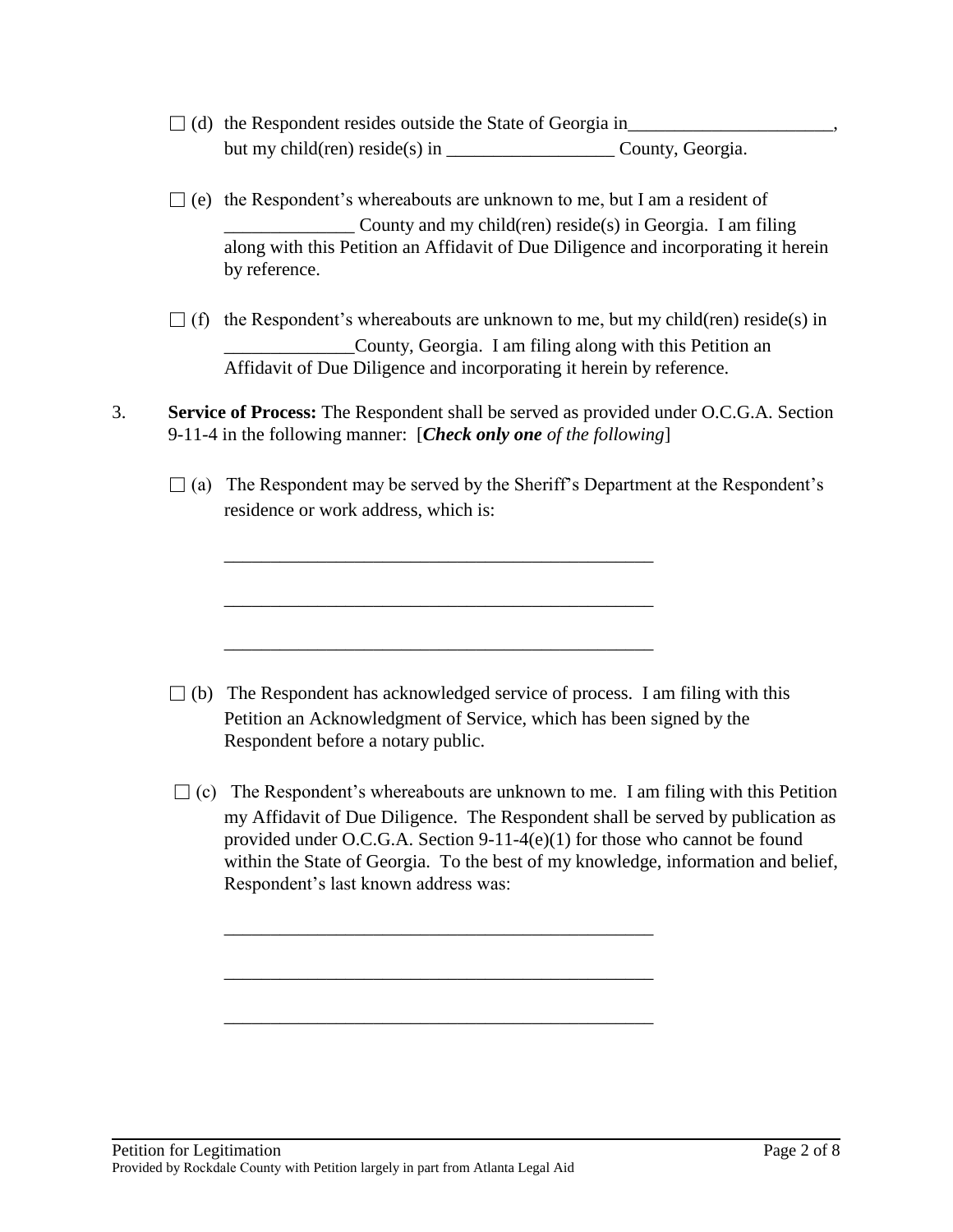### 4. **Minor Child(ren):**

I am the father of the following \_\_\_\_\_ minor child(ren), born out of wedlock:

| Name of Child | $M\!/\!F$ | Year of Birth | Lives with (mother, father, other) |
|---------------|-----------|---------------|------------------------------------|
|               |           |               |                                    |
|               |           |               |                                    |
|               |           |               |                                    |
| Name of Child | M/F       | Date of Birth | Lives with (mother, father, other) |
|               |           |               |                                    |
|               |           |               |                                    |

#### 5. **Child(ren)'s Current Residence:**

The minor child(ren) currently live at \_\_\_\_\_\_\_\_\_\_\_\_\_\_\_\_\_\_\_\_\_\_\_\_\_\_\_\_\_\_\_\_\_\_\_\_\_\_\_\_\_

in County, with the following adult:

The child(ren) has/have lived at this address since approximately \_\_\_\_\_\_\_\_\_\_\_\_\_\_\_\_.

#### 6. **Child(ren)'s Past Residences:**

During the past five years, the child(ren) has/have lived at the following addresses:

| Address | Dates at Address |
|---------|------------------|
|         |                  |
|         |                  |
|         |                  |
|         |                  |
|         |                  |

## 7. **Adults With Whom Child(ren) Has/Have Lived:**

During the past five years, the child(ren) has/have lived with the following adults:

| Name of Adult | <b>Current Address</b> |
|---------------|------------------------|
|               |                        |
|               |                        |
|               |                        |
|               |                        |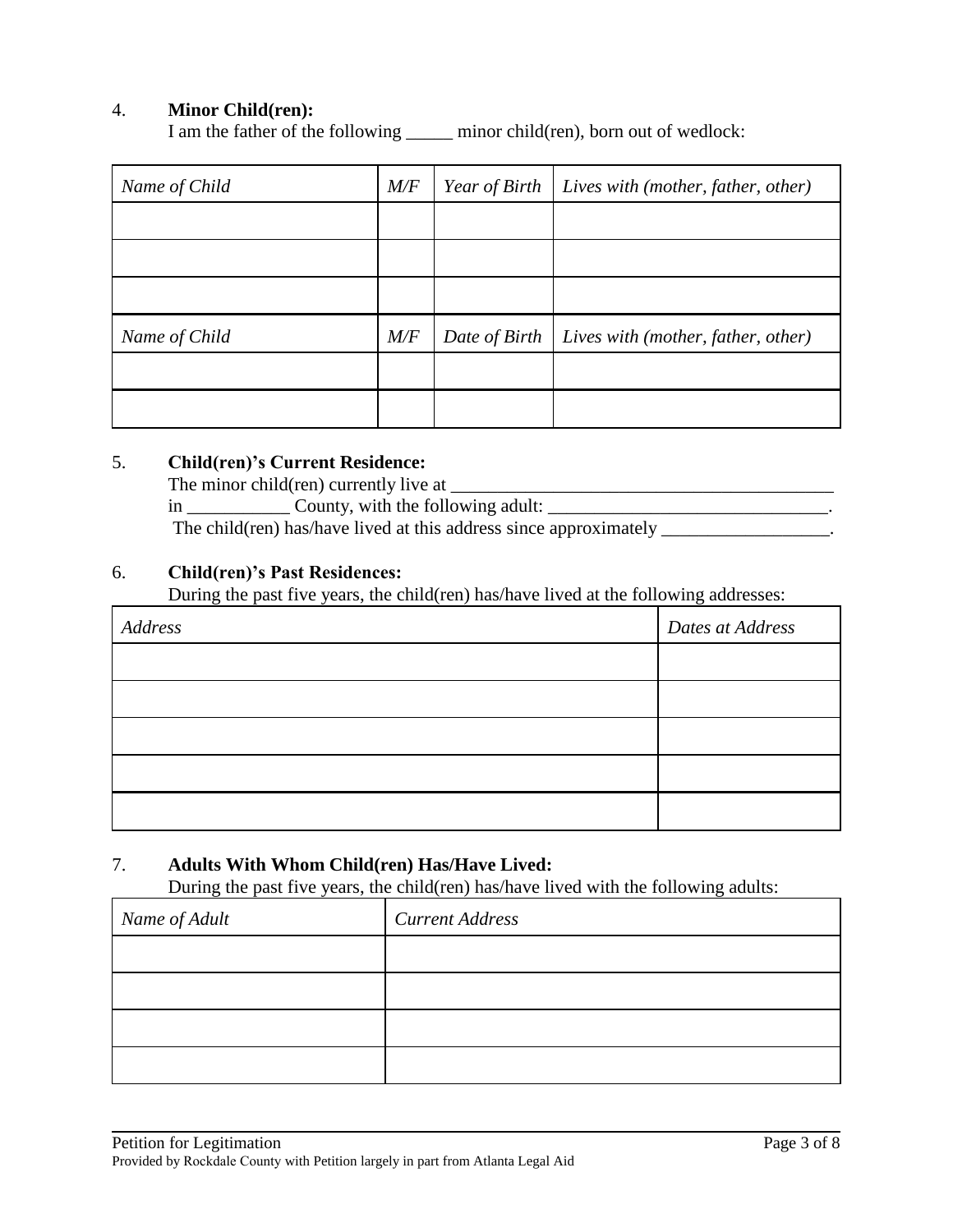#### 8. **Other Court Cases Involving Child(ren):** [*Check only one of the following*]

 $\Box$  (a) I have never participated as a party or a witness or in any other capacity in any other litigation concerning the custody of or visitation with the minor child(ren) in this or any other state or jurisdiction.

 $\Box$  (b) I have participated in other litigation concerning the custody of or visitation with the minor child(ren) in Georgia or another state. The court, case number, and date of any order concerning custody or visitation under the other litigation are as follows:

\_\_\_\_\_\_\_\_\_\_\_\_\_\_\_\_\_\_\_\_\_\_\_\_\_\_\_\_\_\_\_\_\_\_\_\_\_\_\_\_\_\_\_\_\_\_\_\_\_\_\_\_\_\_\_\_\_\_\_\_\_\_\_\_\_\_\_\_\_\_\_\_

\_\_\_\_\_\_\_\_\_\_\_\_\_\_\_\_\_\_\_\_\_\_\_\_\_\_\_\_\_\_\_\_\_\_\_\_\_\_\_\_\_\_\_\_\_\_\_\_\_\_\_\_\_\_\_\_\_\_\_\_\_\_\_\_\_\_\_\_\_\_.

## 9. **Other Cases That Could Affect Custody or Visitation in This Case:** [*Check only one of the following*]

- $\Box$  (a) I am not aware of any proceeding that could affect this case, including proceedings for enforcement and proceedings relating to DFCS cases, family violence, protective orders, termination of parental rights and adoptions, in this or any other state or jurisdiction.
- $\Box$  (b) I have information about a proceeding that could affect this case, including proceedings for enforcement and proceedings relating to DFCS cases, family violence, protective orders, termination of parental rights and adoptions, in this or any other state or jurisdiction. The court, case number, and nature of the proceeding are as follows:\_\_\_\_\_\_\_\_\_\_\_\_\_\_\_\_\_\_\_\_\_\_\_\_\_\_\_\_\_\_\_\_\_\_\_\_\_\_\_\_\_\_\_\_\_\_\_\_\_\_\_\_\_\_\_\_\_\_\_

\_\_\_\_\_\_\_\_\_\_\_\_\_\_\_\_\_\_\_\_\_\_\_\_\_\_\_\_\_\_\_\_\_\_\_\_\_\_\_\_\_\_\_\_\_\_\_\_\_\_\_\_\_\_\_\_\_\_\_\_\_\_\_\_\_\_

\_\_\_\_\_\_\_\_\_\_\_\_\_\_\_\_\_\_\_\_\_\_\_\_\_\_\_\_\_\_\_\_\_\_\_\_\_\_\_\_\_\_\_\_\_\_\_\_\_\_\_\_\_\_\_\_\_\_\_\_\_\_\_\_.

## 10. **Others Claiming Custody or Visitation:** [*Check only one of the following*]

- $\Box$  (a) I do not know of any person who is not a party to this case who has physical custody of the child(ren) or who claims to have custody or visitation rights with respect to the child(ren).
- $\Box$  (b) I know of a person who is not a party to this case who has physical custody of the child(ren) or who claims to have custody or visitation rights with respect to the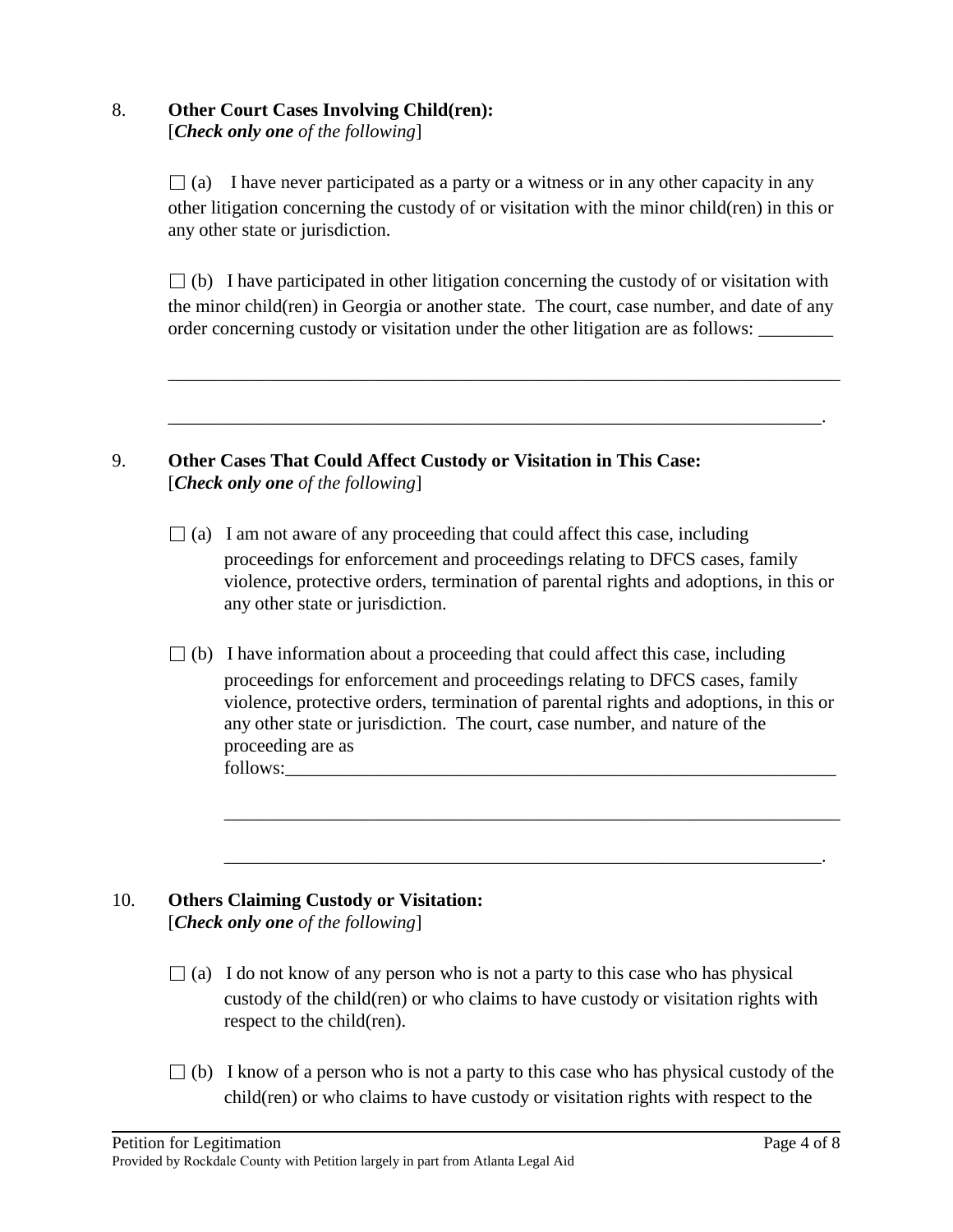| I want to legitimate my relationship with my child (ren).                                                                                                                                                                    |
|------------------------------------------------------------------------------------------------------------------------------------------------------------------------------------------------------------------------------|
| I want to change the name of my child(ren) from:                                                                                                                                                                             |
|                                                                                                                                                                                                                              |
|                                                                                                                                                                                                                              |
| $10$ and $10$ and $10$ and $10$ and $10$ and $10$ and $10$ and $10$ and $10$ and $10$ and $10$ and $10$ and $10$ and $10$ and $10$ and $10$ and $10$ and $10$ and $10$ and $10$ and $10$ and $10$ and $10$ and $10$ and $10$ |
|                                                                                                                                                                                                                              |
|                                                                                                                                                                                                                              |
|                                                                                                                                                                                                                              |
| I seek to have my name entered as the father on the birth record of my child (ren).<br><b>Child Custody:</b><br>[Check and complete only one of the following]                                                               |
| $\sim$ to $\sim$ to $\sim$ to $\sim$ to $\sim$ to $\sim$ to $\sim$ to $\sim$ to $\sim$ to $\sim$ to $\sim$ to $\sim$ to $\sim$<br>I believe the following custody arrangement is in the best interests of the child(ren):    |
|                                                                                                                                                                                                                              |
| $\Box$ (b) The Petitioner and the Respondent should share joint legal custody, with primary                                                                                                                                  |
|                                                                                                                                                                                                                              |
|                                                                                                                                                                                                                              |

# 15. **Child Visitation:**

[*Check and complete only one of the following*]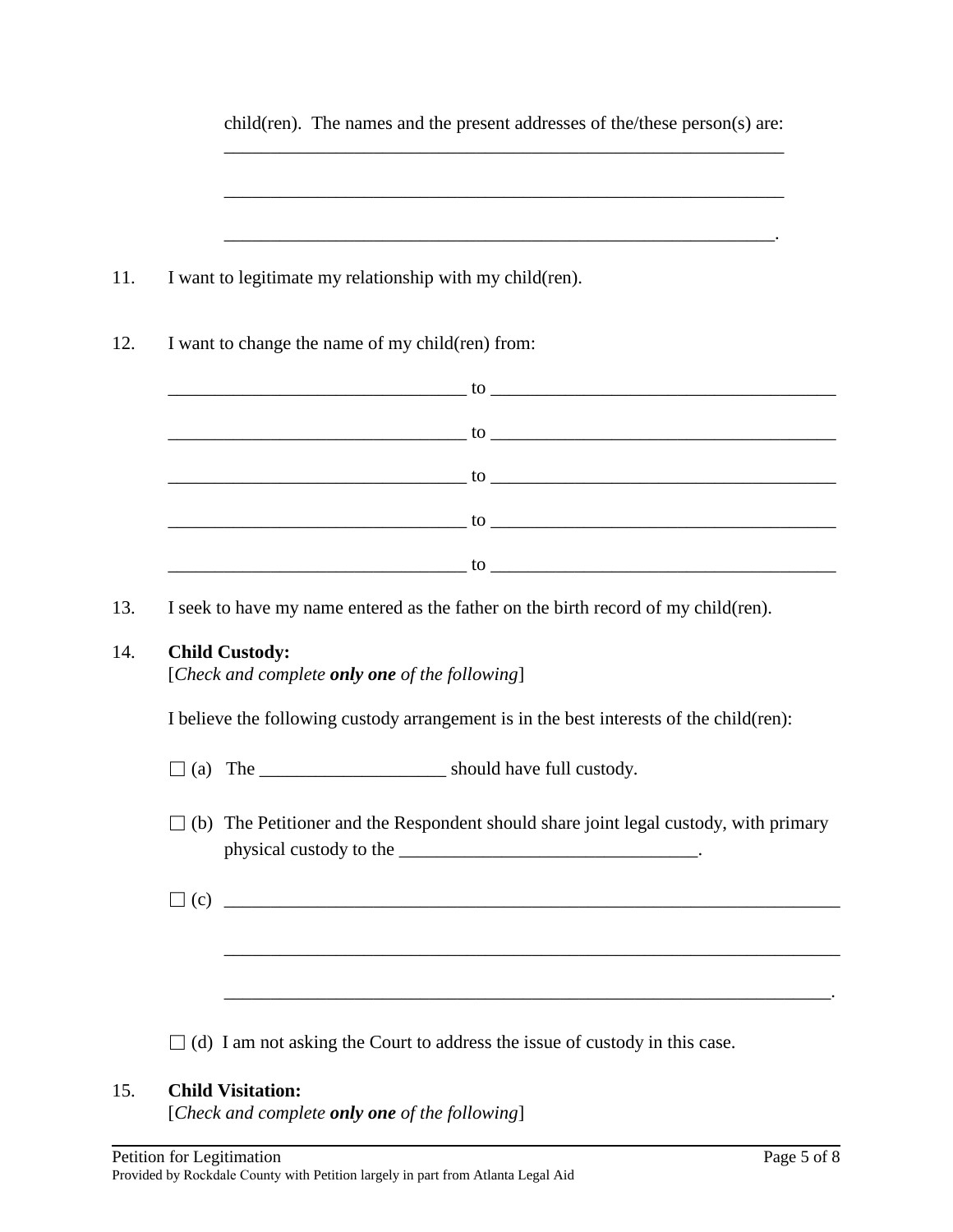I believe that the following visitation arrangement is in the best interests of the child(ren):

- $\Box$  (a) The should have reasonable visitation.
- $\Box$  (b) Visitation by the \_\_\_\_\_\_\_\_\_\_\_\_\_\_\_\_\_\_\_\_\_\_\_ should be limited in the following way and for the following reasons: \_\_\_\_\_\_\_\_\_\_\_\_\_\_\_\_\_\_\_\_\_\_\_\_\_\_\_\_\_\_\_\_\_\_\_\_\_\_\_\_\_

\_\_\_\_\_\_\_\_\_\_\_\_\_\_\_\_\_\_\_\_\_\_\_\_\_\_\_\_\_\_\_\_\_\_\_\_\_\_\_\_\_\_\_\_\_\_\_\_\_\_\_\_\_\_\_\_\_\_\_\_\_\_\_\_\_

\_\_\_\_\_\_\_\_\_\_\_\_\_\_\_\_\_\_\_\_\_\_\_\_\_\_\_\_\_\_\_\_\_\_\_\_\_\_\_\_\_\_\_\_\_\_\_\_\_\_\_\_\_\_\_\_\_\_\_\_\_\_\_\_\_\_

## 16. **Child Support:**

[*Check and complete only one of the following*]

- $\Box$  (a) The Respondent has income, or is capable of earning sufficient money, to support the minor child(ren). Based on the Respondent's gross income of \$\_\_\_\_\_\_\_\_\_\_\_\_\_\_\_\_\_ per month, and the Georgia child support guidelines (O.C.G.A. Section 19-6-15), the Respondent should pay an amount of \$\_\_\_\_\_\_\_\_\_\_\_\_\_\_\_\_\_ per month as support.
- $\Box$  (b) Based on my gross income of \$\_\_\_\_\_\_\_\_\_\_\_\_\_\_\_\_\_\_\_\_\_\_ per month, and the Georgia child support guidelines (O.C.G.A. Section 19-6-15), I can pay to the Respondent as the primary custodial parent the amount of \$\_\_\_\_\_\_\_\_\_\_\_\_\_\_\_\_\_\_ per month in child support.
- $\Box$  (c) The issue of child support cannot be decided in this action because this Court does not have personal jurisdiction over the Respondent.
- $\Box$  (d) I am not asking the Court to address the issue of support in this case.

## 17. **Health Insurance for Child(ren):**

[*Check and complete only one of the following*]

- $\Box$  (a) The Respondent should be ordered to maintain a policy for medical, dental and hospitalization insurance for the minor child(ren).
- $\Box$  (b) I already provide health insurance for the child(ren) and the Respondent should be required to reimburse me for a fair share of the cost of such insurance each month.
- $\Box$  (c) The issue of health insurance cannot be decided in this action because this Court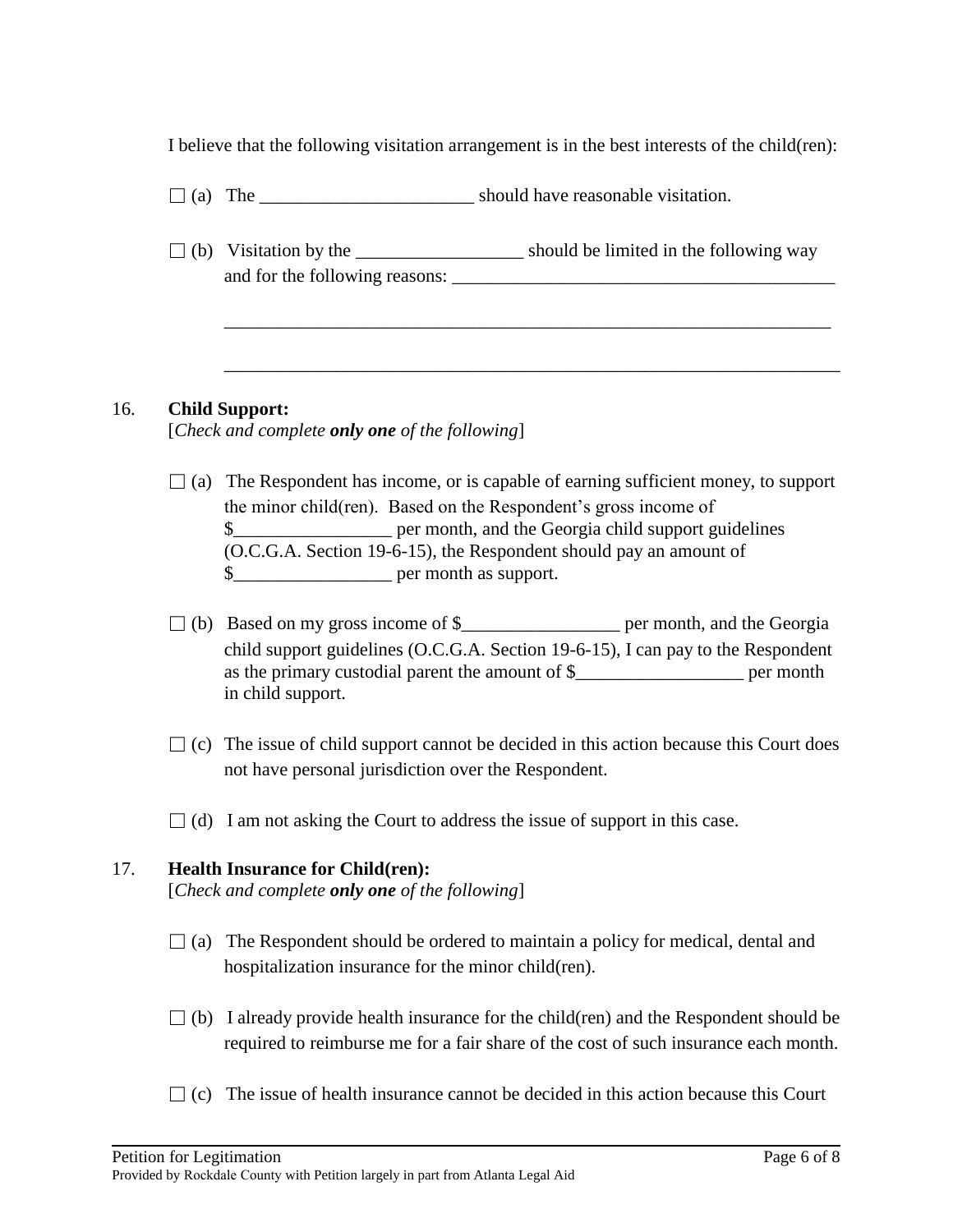does not have personal jurisdiction over the Respondent.

 $\Box$  (d) I am not asking the Court to address the issue of health insurance in this case.

## 18. **Other Medical Expenses for the Child(ren):**

[*Check and complete only one of the following*]

- $\Box$  (a) The Respondent should be required to be responsible for all expenses incurred for the medical, dental and hospitalization insurance for the minor child(ren) not covered by insurance.
- $\Box$  (b) The Respondent and I should share the cost of all expenses incurred for the medical, dental and hospitalization insurance for the minor child(ren) not covered by insurance.
- $\Box$  (c) The issue of health care expenses cannot be decided in this action because this Court does not have personal jurisdiction over the Respondent.
- $\Box$  (d) I am not asking the Court to address the issue of health care expenses in this case.

#### 19. **Life Insurance to Support Child(ren):**

[*Check and complete only one of the following*]

- $\Box$  (a) The child(ren) depend(s) on the Respondent for support, and therefore the Respondent should be required to maintain a policy of insurance on the Respondent's life, with a face amount of \$  $\,$ , for the benefit of the minor child(ren). The Respondent should maintain the policy for so long as the child (or at least one of the children) is a minor or otherwise entitled to child support.
- $\Box$  (b) The issue of life insurance for the child(ren) cannot be decided in this action because this Court does not have personal jurisdiction over the Respondent.
- $\Box$  (c) I am not asking the Court to address the issue of life insurance for the child(ren) in this case.

 FOR THESE REASONS, I REQUEST THE FOLLOWING RELIEF FROM THE COURT: [*Check and complete all boxes that apply, but no others*]

 $\Box$  (a) That a DNA test be performed to confirm the child is in fact my biological child;